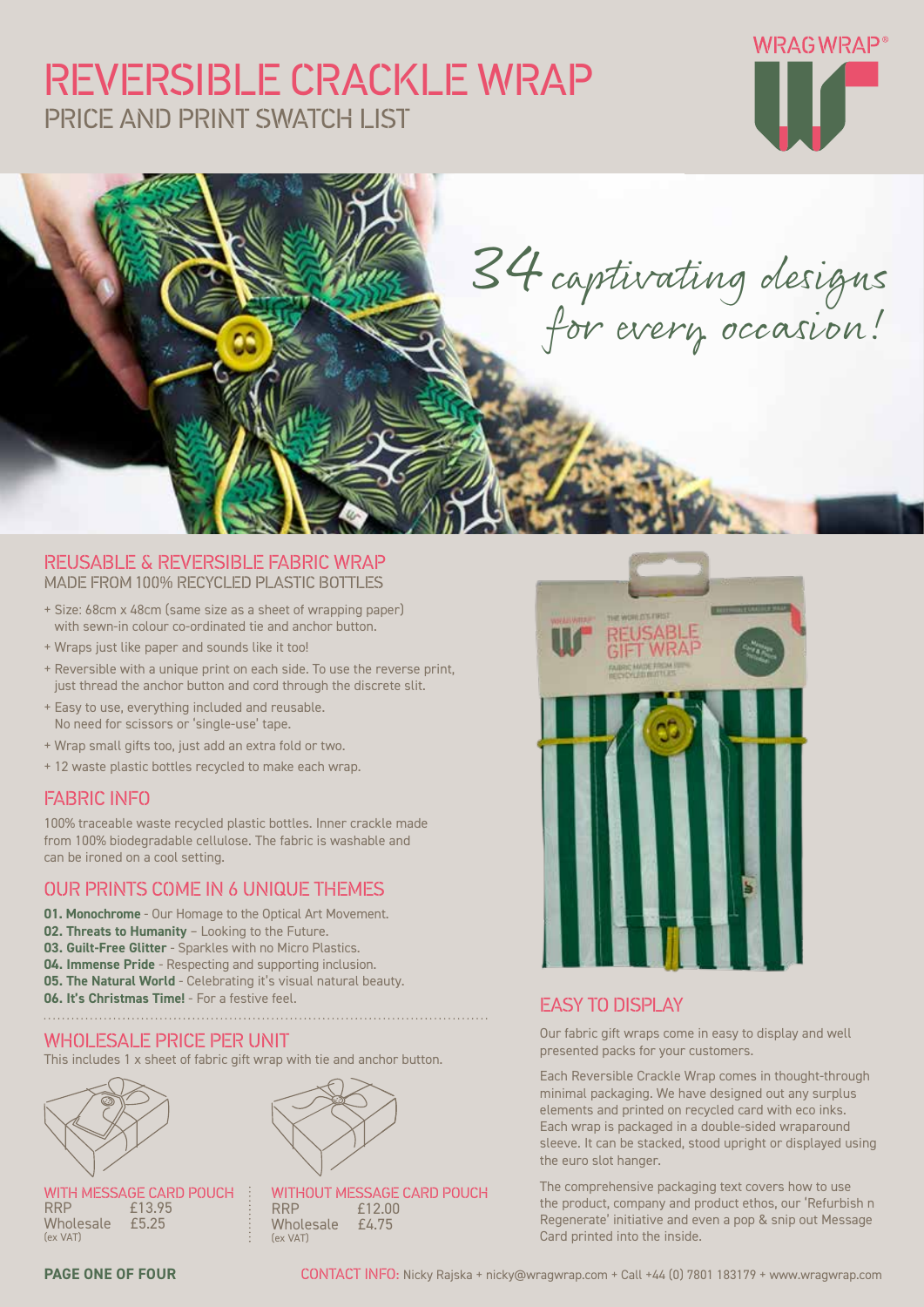# REVERSIBLE CRACKLE WRAP PRICE AND PRINT SWATCH LIST





#### **STRIPES** & GOLDEN STAGS Displayed print top right. Reverse print bottom right.

Print Theme: 01, 04, 06. Product Code: RC09.





#### DISTORTED VISION & BRUSHED GLITTER Displayed print above left. Reverse print above right. Print Theme: 01, 03, 06. Product Code: RC15.



GENTLEMAN'S STRIPES & VICTORIAN JUNGLE Displayed print above left. Reverse print above right. Print Theme: 04, 06. Product Code: RC11.



PINE SPRIGS & GOLDEN PEBBLES Displayed print above left. Reverse print above right. Print Theme: 03, 05, 06. Product Code: RC14.





DISCO & FINE FEATHERS Displayed print above left. Reverse print above right. Print Theme: 03, 04, 05, 06. Product Code: RC10.



GLITTER SCRIBBLE & LUSTRE Displayed print top right.

Reverse print bottom right. Print Theme: 03, 06. Product Code: RC08.

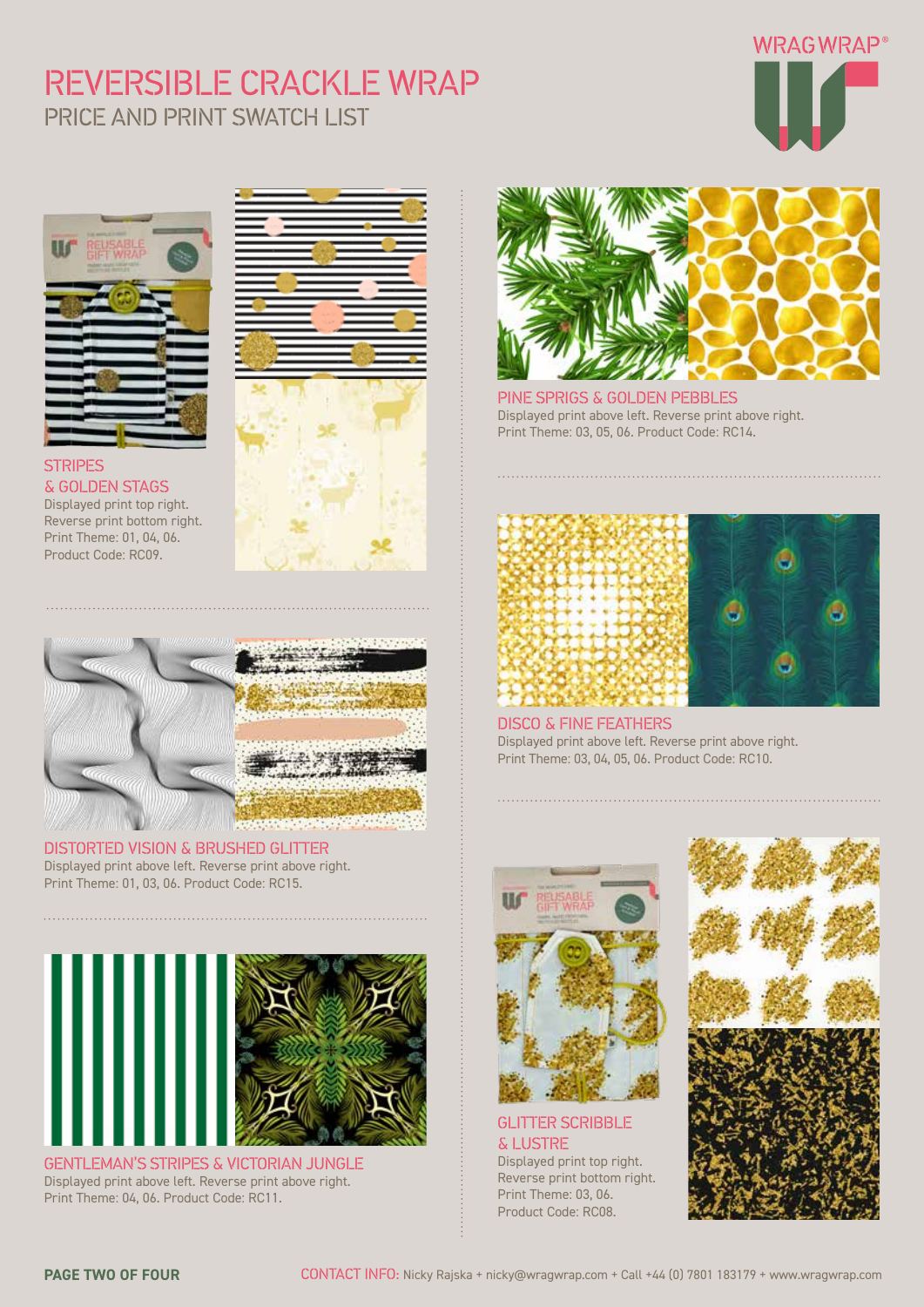# REVERSBILE CRACKLE WRAP PRICE AND PRINT SWATCH LIST





CHRISTMAS FROST & SAKURA SEASON Displayed print top right. Reverse print bottom right. Print Theme: 05, 06. Product Code: RC01.





SILVER STAGS & TURQUOISE STAGS Displayed print above left. Reverse print above right. Print Theme: 04, 06. Product Code: RC07.



SPOTS & STARS Displayed print above left. Reverse print above right. Print Theme: 01, 06. Product Code: RC05.



WARMING STRIPES & BUG ME Displayed print above left. Reverse print above right. Print Theme: 02, 05. Product Code: RC03.



WOVEN RIBBONS & RED BREASTS Displayed print above left. Reverse print above right. Print Theme: 01, 05, 06. Product Code: RC04.



RAINBOW FLAKES & RAINBOW Displayed print top right.

Reverse print bottom right. Print Theme: 01, 04, 05, 06. Product Code: RC12